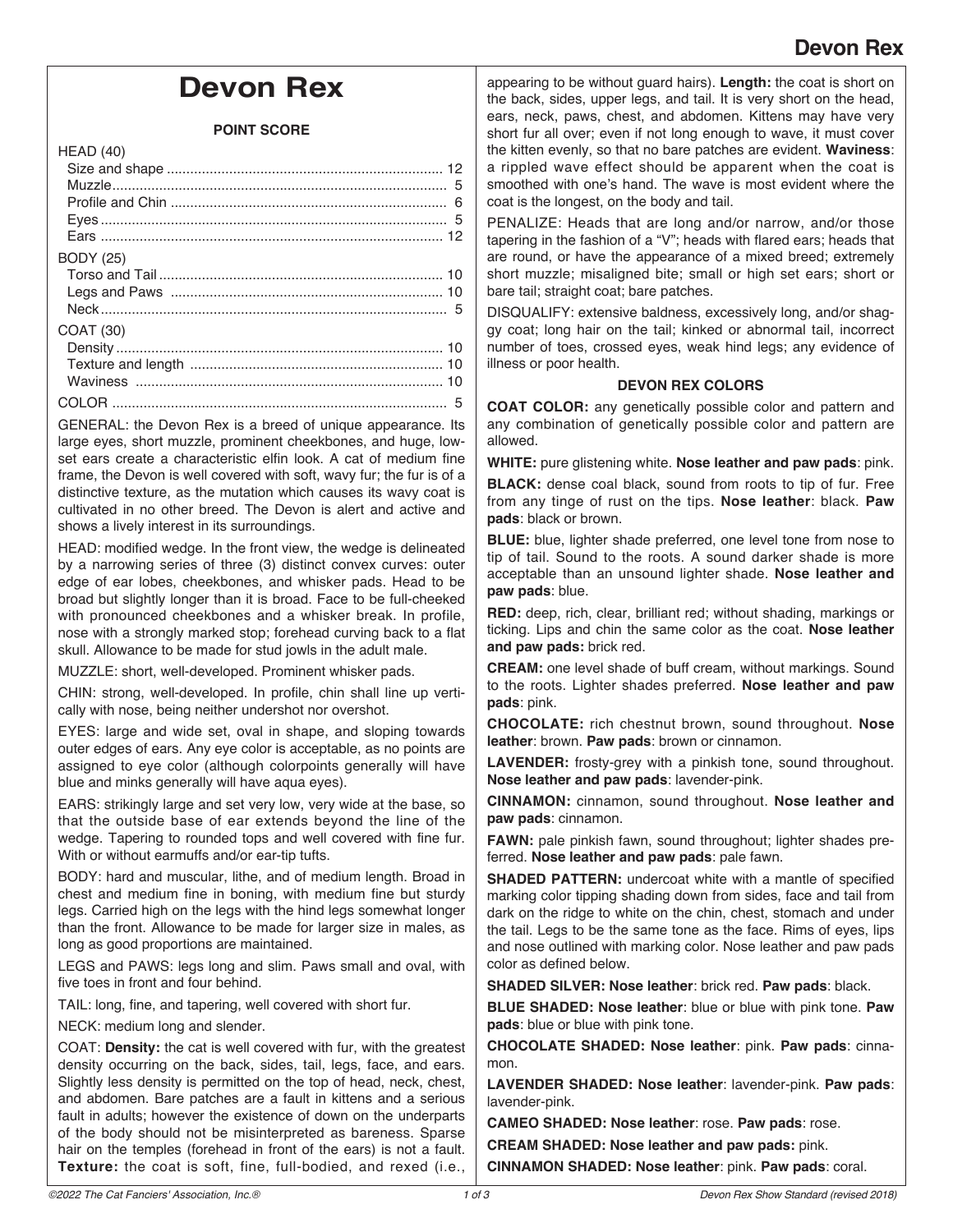**FAWN SHADED: Nose leather**: fawn. **Paw pads**: pink.

**TORTOISESHELL SHADED: Nose leather and paw pads**: as in the solids; may be mottled with pink.

**BLUE-CREAM SHADED: Nose leather and paw pads**: as in the solids; may be mottled with pink.

**CHOCOLATE TORTOISESHELL SHADED: Nose leather and paw pads**: as in the solids; may be mottled with pink.

**CINNAMON TORTOISESHELL SHADED: Nose leather and paw pads**: as in the solids; may be mottled with pink.

**LAVENDER-CREAM SHADED: Nose leather and paw pads**: as in the solids; may be mottled with pink.

**FAWN-CREAM SHADED: Nose leather and paw pads**: as in the solids; may be mottled with pink.

**CHINCHILLA:** undercoat pure white. Coat on back, flanks, head, and tail sufficiently tipped with specified marking color (i.e., black, blue, red, cream, tortoiseshell, etc.) to give the characteristic sparkling appearance. Legs may be slightly shaded with tipping. Chin, stomach and chest, pure white. Rims of eyes, lips and nose outlined with marking color. **Nose leather**: appropriate to pattern and marking color (black/brick red; blue/old rose; red and cream/rose, etc.). **Paw pads**: appropriate to pattern and marking color (black/black; blue/rose; red and cream/rose, etc.).

**SMOKE PATTERN:** white undercoat more deeply tipped with specified marking color. Cat in repose appears to be of marking color. In motion the white undercoat is apparent. Points and mask of marking color with narrow band of white at base of hairs next to skin which may be seen only when fur is parted. **Nose leather and paw pads**: appropriate to pattern and marking color (see below).

**BLACK SMOKE: Nose leather and paw pads**: black.

**BLUE SMOKE: Nose leather and paw pads**: blue.

**RED SMOKE CAMEO** (Cameo): **Nose leather and paw pads**: rose.

**CHOCOLATE SMOKE: Nose leather and paw pads**: brown or brick.

**LAVENDER SMOKE: Nose leather and paw pads**: lavenderpink.

**CINNAMON SMOKE: Nose leather and paw pads**: cinnamon. **CREAM SMOKE: Nose leather and paw pads:** pink.

**FAWN SMOKE: Nose leather and paw pads**: pale fawn.

**TORTOISESHELL SMOKE: Nose leather and paw pads**: mottled with pink on nose and paws.

**BLUE-CREAM SMOKE: Nose leather and paw pads**: mottled with pink on nose and paws.

**CHOCOLATE TORTOISESHELL SMOKE: Nose leather and paw pads**: mottled with pink on nose and paws.

**LAVENDER-CREAM SMOKE: Nose leather and paw pads**: mottled with pink on nose and paws.

**CINNAMON TORTOISESHELL SMOKE: Nose leather and paw pads**: mottled with pink on nose and paws.

**FAWN-CREAM SMOKE: Nose leather and paw pads**: pink.

**CLASSIC TABBY PATTERN:** markings dense, clearly defined, and broad. Legs evenly barred with bracelets coming up to meet the body markings. Tail evenly ringed. Several unbroken necklaces on neck and upper chest, the more the better. Frown marks on forehead form an intricate letter "M." Unbroken line runs back from outer corner of eye. Swirls on cheeks. Vertical lines over back of head extend to shoulder markings which are in the shape of a butterfly with both upper and lower wings distinctly outlined

and marked with dots inside outline. Back markings consist of a vertical line down the spine from butterfly to tail with a vertical stripe paralleling it on each side, the three stripes well separated by stripes of the ground color. Large solid blotch on each side to be encircled by one or more unbroken rings. Side markings should be the same on both sides. Double vertical rows of buttons on chest and stomach.

**MACKEREL TABBY PATTERN:** markings dense, clearly defined, and all narrow pencillings. Legs evenly barred with narrow bracelets coming up to meet the body markings. Tail barred. Necklaces on neck and chest distinct, like so many chains. Head barred with an "M" on the forehead. Unbroken lines running back from the eyes. Lines running down the head to meet the shoulders. Spine lines run together to form a narrow saddle. Narrow pencillings run around body.

**SPOTTED TABBY PATTERN:** markings on the body to be spotted. The spots can be round, oblong, or rosette-shaped. Any of these are of equal merit but the spots, however shaped or placed, shall be distinct. Spots should not run together in a broken Mackerel pattern. A dorsal stripe runs the length of the body to the tip of the tail. The stripe is ideally composed of spots. The markings on the face and forehead shall be typically tabby markings. Underside of the body to have "vest buttons." Legs and tail are barred.

**TICKED TABBY PATTERN:** body hairs to be ticked with various shades of marking color and ground color. Body when viewed from top to be free from noticeable spots, stripes, or blotches, except for darker dorsal shading. Lighter underside may show tabby markings. Face, legs and tail must show distinct tabby striping. Cat must have at least one distinct necklace.

PATCHED TABBY PATTERN: a patched tabby (torbie) is an established silver, brown, blue, lavender, fawn, cinnamon or chocolate tabby with patches of red or cream clearly defined on both the body and extremities; a blaze on the face is desirable.

**SILVER TABBY:** ground color, including lips and chin, pale clear silver. Markings dense black. **Nose leather:** brick red. **Paw pads**: black.

**BROWN TABBY:** ground color brilliant coppery brown. Markings dense black. Lips and chin the same shade as the rings around the eyes. Back of leg black from paw to heel. **Nose leather**: brick red. **Paw pads**: black or brown.

**BLUE TABBY:** ground color, including lips and chin, pale bluish ivory. Markings a very deep blue affording a good contrast with ground color. Warm fawn overtones or patina over the whole. **Nose leather**: old rose. **Paw pads**: rose.

**RED TABBY:** ground color red. Markings deep, rich red. Lips and chin red. **Nose leather and paw pads**: brick red.

**CREAM TABBY:** ground color, including lips and chin, very pale cream. Markings buff or cream sufficiently darker than the ground color to afford good contrast but remaining within the dilute color range. **Nose leather and paw pads**: pink.

**CHOCOLATE (Chestnut) TABBY:** ground color is warm fawn, markings are rich chestnut brown. **Nose leather**: chestnut, or pink rimmed with chestnut. **Paw pads**: cinnamon.

**CHOCOLATE SILVER TABBY:** ground color, including lips and chin, is silver. Markings rich chestnut. **Nose leather**: chestnut or pink rimmed with chestnut. **Paw pads**: cinnamon.

**CINNAMON TABBY:** ground color, including lips and chin, a pale, warm honey, markings a dense cinnamon, affording a good contrast with ground color. **Nose leather:** cinnamon or coral rimmed with cinnamon. **Paw pads**: cinnamon.